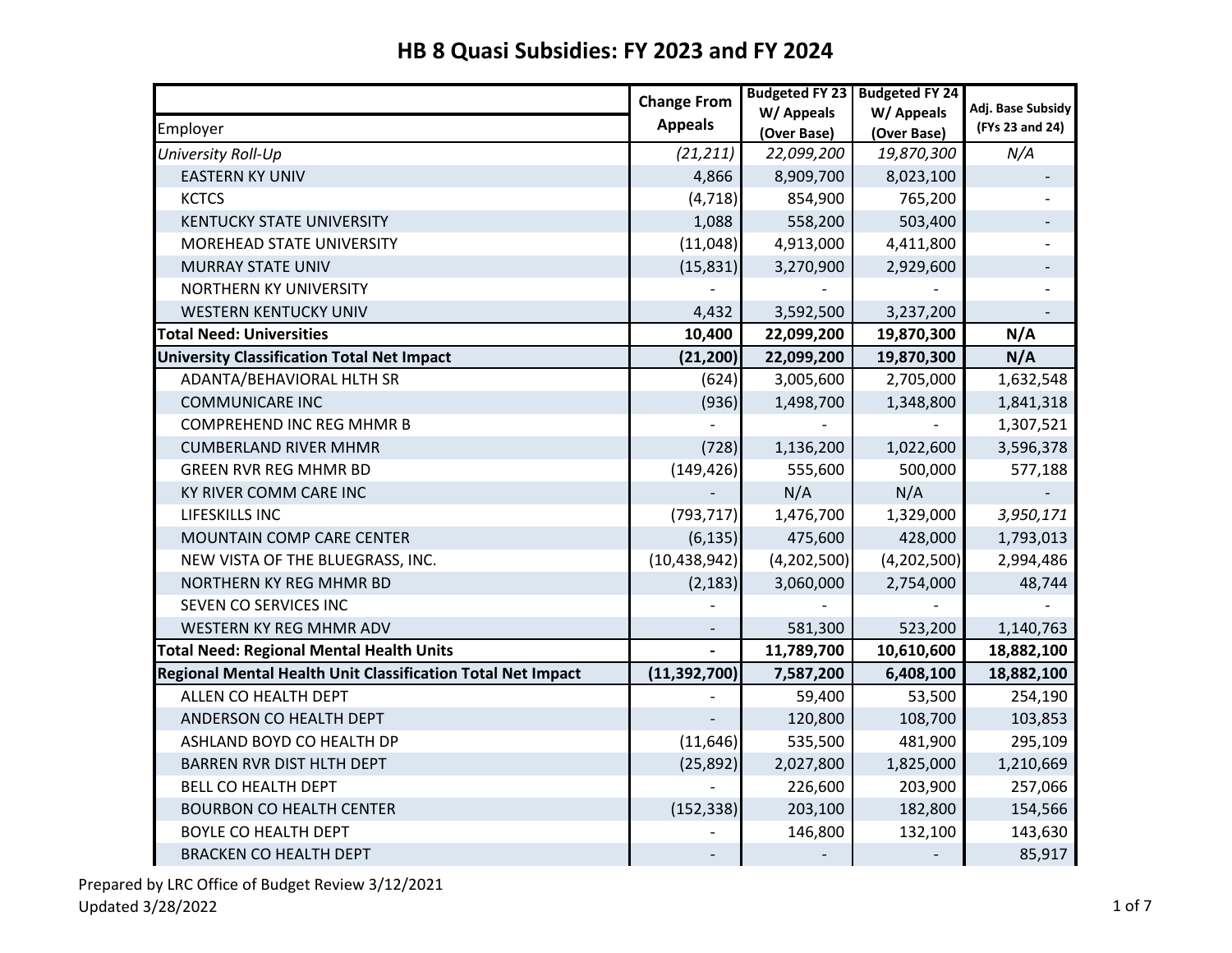|                                   | <b>Change From</b> | <b>Budgeted FY 23</b> | <b>Budgeted FY 24</b> |                                      |
|-----------------------------------|--------------------|-----------------------|-----------------------|--------------------------------------|
|                                   | <b>Appeals</b>     | W/ Appeals            | W/ Appeals            | Adj. Base Subsidy<br>(FYs 23 and 24) |
| Employer                          |                    | (Over Base)           | (Over Base)           |                                      |
| <b>BREATHITT CO HEALTH DEPT</b>   | (24, 021)          | 506,900               | 456,200               | 346,498                              |
| <b>BRECKINRIDGE CO HEALTH BD</b>  |                    | 221,200               | 199,100               | 140,154                              |
| <b>BUFFALO TRACE HEALTH DEPT</b>  |                    | 315,100               | 283,600               | 182,786                              |
| <b>BULLITT CO HEALTH DEPT</b>     |                    | 238,300               | 214,500               | 357,297                              |
| CALLOWAY CO HEALTH DEPT           |                    |                       |                       | 157,174                              |
| CARTER CO HEALTH DEPT             |                    | 168,400               | 151,600               | 94,499                               |
| <b>CHRISTIAN CO HEALTH DEPT</b>   |                    | 144,500               | 130,100               | 386,415                              |
| <b>CLARK CO HEALTH DEPT</b>       | (75, 181)          | 293,000               | 263,700               | 429,133                              |
| <b>CUMBERLAND VLY DIST HEALT</b>  |                    | 4,044,200             | 3,639,800             | 607,871                              |
| ESTILL CO HEALTH DEPT             |                    | 147,700               | 132,900               | 109,459                              |
| FLEMING CO HEALTH DEP             |                    | 97,500                | 87,800                | 100,819                              |
| FLOYD CO HEALTH CENTER            | (27, 348)          | 261,300               | 235,100               | 283,769                              |
| FRANKLIN CO HEALTH DEPT           | (21, 213)          | 267,400               | 240,600               | 667,595                              |
| <b>GARRARD COUNTY HEALTH DPT</b>  |                    | 75,200                | 67,700                | 97,956                               |
| <b>GATEWAY DIST HEALTH DEPT</b>   |                    | 756,100               | 680,500               | 596,307                              |
| <b>GRAVES CO HEALTH CENTER</b>    |                    |                       |                       | 202,822                              |
| <b>GRAYSON COUNTY HEALTH DEPT</b> |                    | 56,400                | 50,800                | 132,470                              |
| <b>GREEN RVR DIST HLTH DEPT</b>   | (44, 713)          | 2,008,500             | 1,807,600             | 1,717,498                            |
| <b>GREENUP CO HLTH DEPT</b>       |                    | 271,800               | 244,600               | 249,701                              |
| HARLAN CO HEALTH DEPT             |                    | 96,300                | 86,700                | 215,082                              |
| HOPKINS CO HEALTH DEPT            |                    | 375,800               | 338,200               | 418,259                              |
| JESSAMINE CO HEALTH DEPT          | (14, 974)          | 104,400               | 94,000                | 243,391                              |
| JOHNSON CO HEALTH DEPT            |                    | 347,300               | 312,600               | 349,991                              |
| KNOX CO HEALTH DEPT               |                    | 841,400               | 757,300               | 487,391                              |
| KY RIVER DIST HEALTH DEPT         | (20,069)           | 2,675,600             | 2,408,100             | 800,075                              |
| LAKE CUMBERLAND DISTRICT          |                    | 1,835,900             | 1,652,300             | 1,529,084                            |
| LAUREL CO HEALTH DEPT             |                    | 322,600               | 290,300               | 326,904                              |
| LAWRENCE CO HEALTH DEPT           |                    |                       |                       | 132,112                              |
| LEWIS CO HEALTH DEPT              |                    |                       |                       | 104,855                              |
| LEX FAYETTE CO HLTH DEPT          | (74, 661)          | 2,234,500             | 2,011,100             | 1,774,850                            |
| LINCOLN CO HEALTH DEPT            |                    | 91,600                | 82,400                | 122,112                              |
| LINCOLN TRL DIST HLTH DEP         | (35, 771)          | 2,202,900             | 1,982,600             | 958,567                              |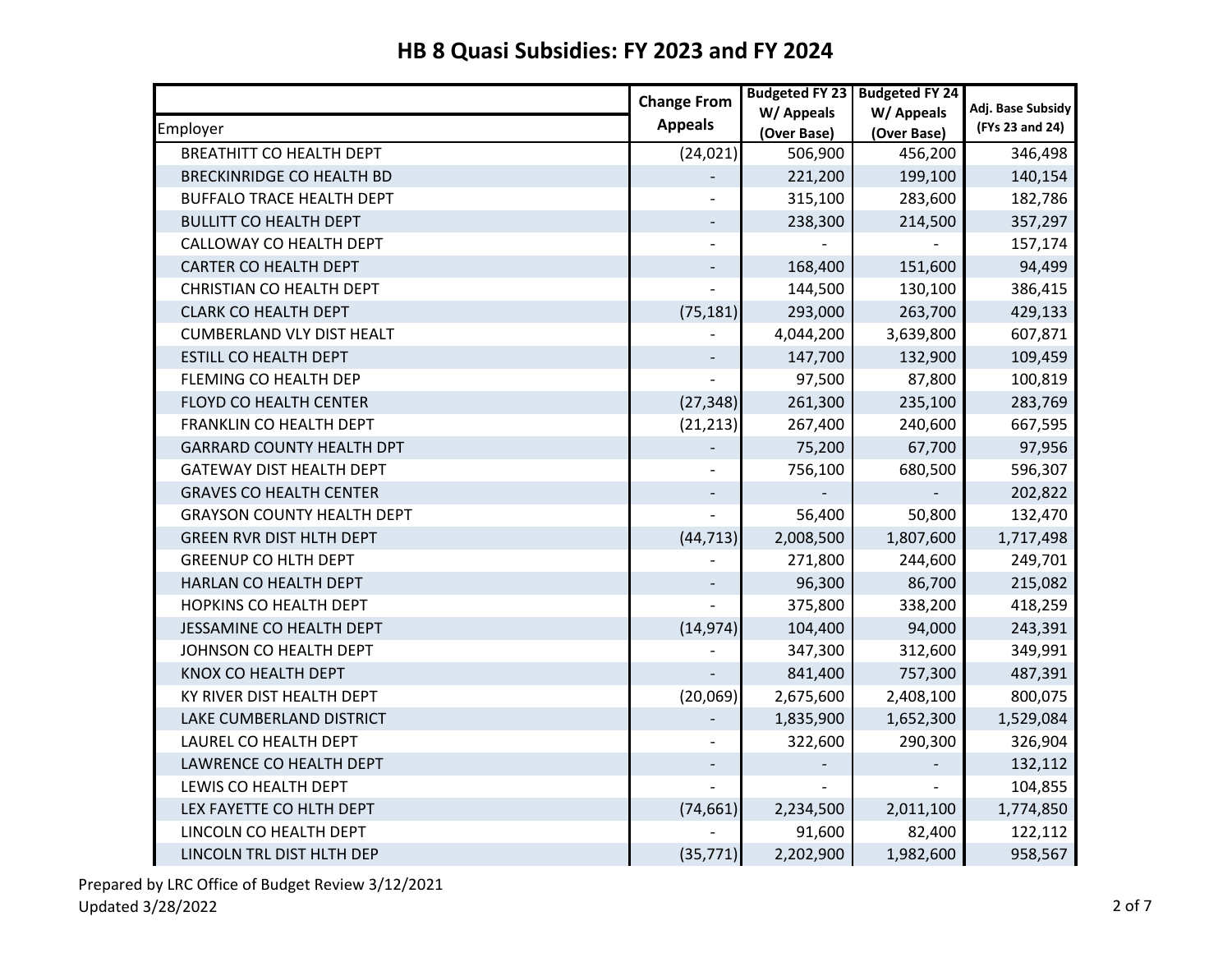|                                                          | <b>Change From</b>       | <b>Budgeted FY 23</b>     | <b>Budgeted FY 24</b>     | Adj. Base Subsidy        |
|----------------------------------------------------------|--------------------------|---------------------------|---------------------------|--------------------------|
| Employer                                                 | <b>Appeals</b>           | W/ Appeals<br>(Over Base) | W/ Appeals<br>(Over Base) | (FYs 23 and 24)          |
| LITTLE SANDY DIST HEALTH                                 |                          |                           |                           |                          |
| MADISON CO HEALTH DEP                                    | (5,823)                  | 1,471,500                 | 1,324,300                 | 1,004,651                |
| MAGOFFIN CO HEALTH DEPT                                  |                          | 176,900                   | 159,200                   | 127,425                  |
| MARSHALL CO HEALTH DEPT                                  | (104, 920)               | 357,400                   | 321,600                   | 335,396                  |
| MARTIN CO HEALTH DEPT                                    |                          | 102,400                   | 92,200                    | 130,857                  |
| <b>MERCER CO HEALTH DEPT</b>                             | (66, 862)                | 243,400                   | 219,100                   | 170,376                  |
| MONROE CO HEALTH DEPT                                    |                          | 38,200                    | 34,400                    | 96,271                   |
| MONTGOMERY CO HEALTH DEPT                                | (64, 574)                | (20, 100)                 | (18, 100)                 | 412,571                  |
| MUHLENBERG CO.HEALTH DEPT                                |                          | 157,500                   | 141,800                   | 191,455                  |
| N CENTRAL DIST HLTH DEPT                                 |                          | 595,800                   | 536,200                   | 401,840                  |
| NORTHERN KY DIST HLTH DEP                                |                          | 423,400                   | 381,100                   | 1,770,260                |
| OLDHAM CO HEALTH DEPT                                    |                          | 137,300                   | 123,600                   | 288,415                  |
| PENNYRILE DIST HLTH DEPT                                 | (37, 122)                | 309,800                   | 278,800                   | 374,641                  |
| PIKE CO HEALTH DEPT                                      | (53, 449)                | 629,300                   | 566,300                   | 489,239                  |
| POWELL CO HEALTH DEPT                                    |                          | 101,400                   | 91,300                    | 87,356                   |
| PURCHASE DIST HLTH DEPT                                  | (47, 417)                | 1,677,400                 | 1,509,600                 | 509,246                  |
| THREE RIVERS DIST HLTH                                   |                          | 615,200                   | 553,700                   | 437,197                  |
| TODD CO HEALTH DEPT                                      |                          | 127,300                   | 114,600                   | 87,952                   |
| WEDCO DIST HEALTH DEPT                                   |                          | 397,600                   | 357,800                   | 784,451                  |
| WHITLEY CO HEALTH DEPT                                   | $\overline{\phantom{a}}$ | 891,800                   | 802,600                   | 484,348                  |
| WOODFORD CO HEALTH DEPT                                  |                          | 89,200                    | 80,300                    | 139,455                  |
| <b>Total Need: Health Departments</b>                    |                          | 32,864,600                | 29,578,200                | 25,151,300               |
| <b>Health Department Classification Total Net Impact</b> | (908,000)                | 32,844,500                | 29,560,100                | 25,151,300               |
| ASST OF COMMONWEALTH ATTY                                | 143                      |                           |                           |                          |
| <b>CSG HEADQUARTERS</b>                                  | 473                      |                           |                           |                          |
| HIGHSCHOOL ATHLETIC ASSOC                                | 34                       | $\overline{\phantom{a}}$  |                           |                          |
| <b>KENTUCKY HOUSING CORP</b>                             |                          |                           |                           |                          |
| <b>KET FOUNDATION</b>                                    | 369                      |                           |                           | -                        |
| KY HIGHER ED STUD LN CORP                                | 2,008                    | 2,000                     | 1,800                     | $\overline{\phantom{0}}$ |
| Total Need: Non-P1 State Assoc/Corp.                     | 3,000                    | 2,000                     | 1,800                     | $\overline{\phantom{a}}$ |
| Non-P1 State Assoc/Corp. Classification Total Net Impact | 3,000                    |                           | 1,800                     |                          |
| <b>B.R.A.S.S.</b>                                        |                          |                           |                           |                          |

# **HB 8 Quasi Subsidies: FY 2023 and FY 2024**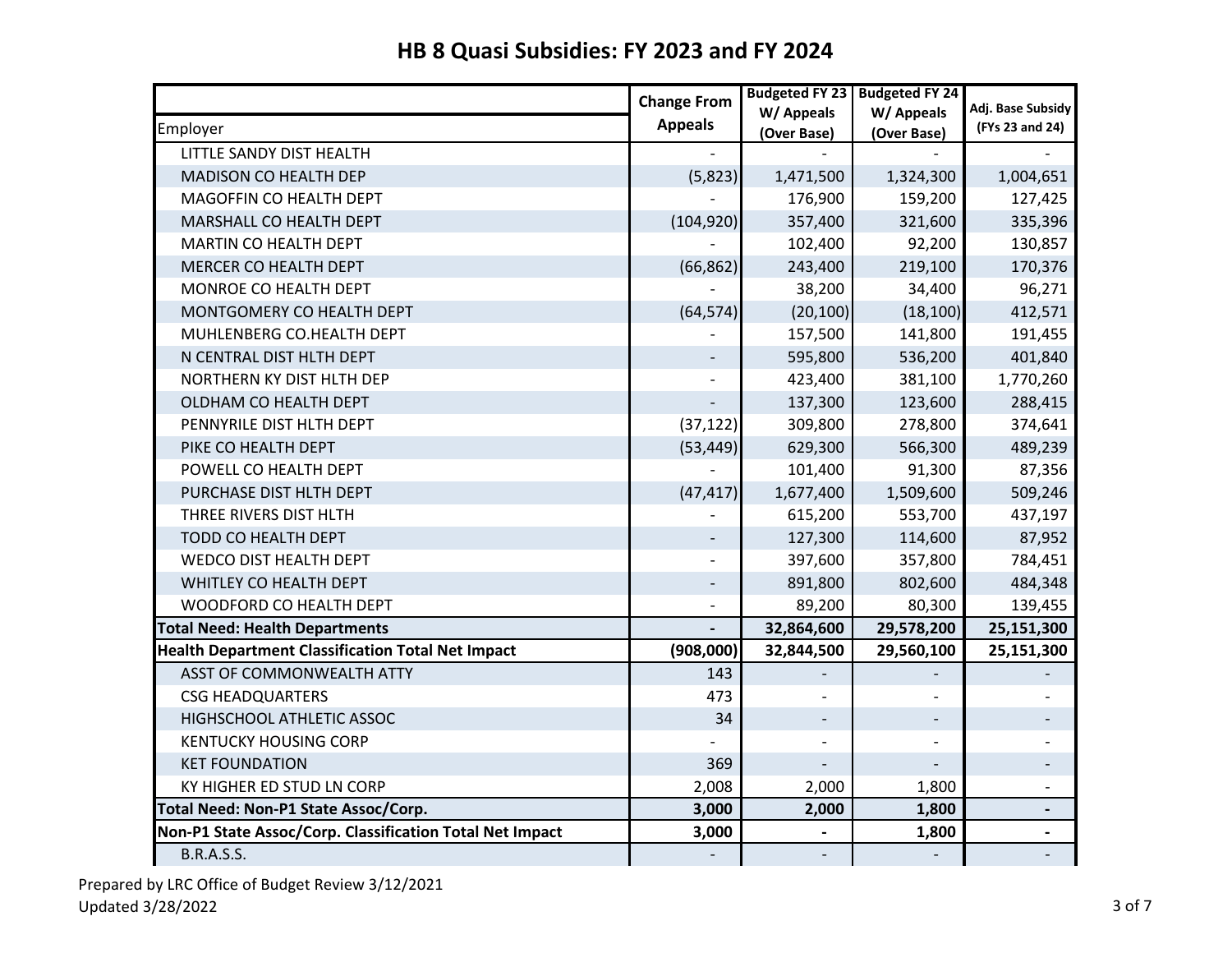|                                  | <b>Change From</b>       | <b>Budgeted FY 23</b>    | <b>Budgeted FY 24</b>    |                   |
|----------------------------------|--------------------------|--------------------------|--------------------------|-------------------|
|                                  | <b>Appeals</b>           | W/ Appeals               | W/ Appeals               | Adj. Base Subsidy |
| Employer                         |                          | (Over Base)              | (Over Base)              | (FYs 23 and 24)   |
| <b>BARREN RIVER CHILD ADVOCA</b> |                          |                          |                          |                   |
| BETHANY HOUSE ABUSE SHELT        |                          |                          |                          |                   |
| <b>BLUEGRASS RAPE CRISIS CTR</b> |                          |                          |                          | 914               |
| BUFFALO TR CHILD ADV INC         |                          |                          |                          |                   |
| CHILD ADV CTR OF GRN RVR         |                          |                          |                          | 20,843            |
| CHILD WATCH ADVOCACY CTR         | (2, 288)                 | (2,300)                  | (2, 100)                 |                   |
| <b>COMMONWEALTH CREDIT UNION</b> |                          |                          |                          |                   |
| <b>CUMBERLAND V C A CENTER</b>   |                          |                          |                          |                   |
| D.O.V.E.S.                       |                          |                          |                          |                   |
| FRANKLIN CO COUNCIL AGING        | 52                       | 59,400                   | 53,400                   |                   |
| <b>GATEWAY CHILD ADVOCACY</b>    |                          |                          |                          | 9,691             |
| <b>HOPE HARBOR INC</b>           | $\overline{\phantom{a}}$ |                          |                          |                   |
| JUDI'S PLACE FOR KIDS, INC.      |                          | 9,200                    | 8,300                    | 45,695            |
| <b>KACAC</b>                     |                          |                          |                          |                   |
| <b>KASAP</b>                     |                          |                          |                          |                   |
| <b>KDVA</b>                      |                          |                          |                          |                   |
| KY ASSOC OF REGIONAL PROG        |                          | $\overline{\phantom{0}}$ |                          |                   |
| <b>KY BAR ASSOCIATION</b>        |                          |                          |                          |                   |
| KY EMPLOYERS MUTUAL INS          |                          |                          |                          |                   |
| KY OFFICE OF BAR ADMISSIO        | $\overline{\phantom{a}}$ | $\overline{\phantom{a}}$ |                          |                   |
| KY RIVER CHILD ADVOCACY          |                          | $\overline{\phantom{0}}$ |                          |                   |
| LAKE CUMB CHILD ADV CTR          |                          |                          |                          |                   |
| <b>LOTUS</b>                     |                          | $\overline{\phantom{0}}$ | $\overline{\phantom{0}}$ |                   |
| MUN ELEC POW ASSOC OF KY         | 43                       | $\overline{\phantom{a}}$ | $\qquad \qquad -$        |                   |
| NURSING HOME OMBUDSMAN           | 22                       |                          |                          |                   |
| OASIS                            |                          | $\overline{\phantom{a}}$ |                          | 15,557            |
| PENNYRILE CHILD ADV CTR          |                          |                          |                          |                   |
| <b>SAFE HARBOR</b>               |                          |                          |                          |                   |
| SANCTUARY INC                    | $\overline{a}$           | $\overline{a}$           | $\overline{a}$           | 210,718           |
| SILVERLEALF                      | $\overline{\phantom{0}}$ | $\overline{\phantom{0}}$ | $\qquad \qquad -$        | 14,763            |
| <b>SPRINGHAVEN INC</b>           |                          |                          |                          |                   |
| <b>WOMEN AWARE</b>               |                          |                          |                          | 13,912            |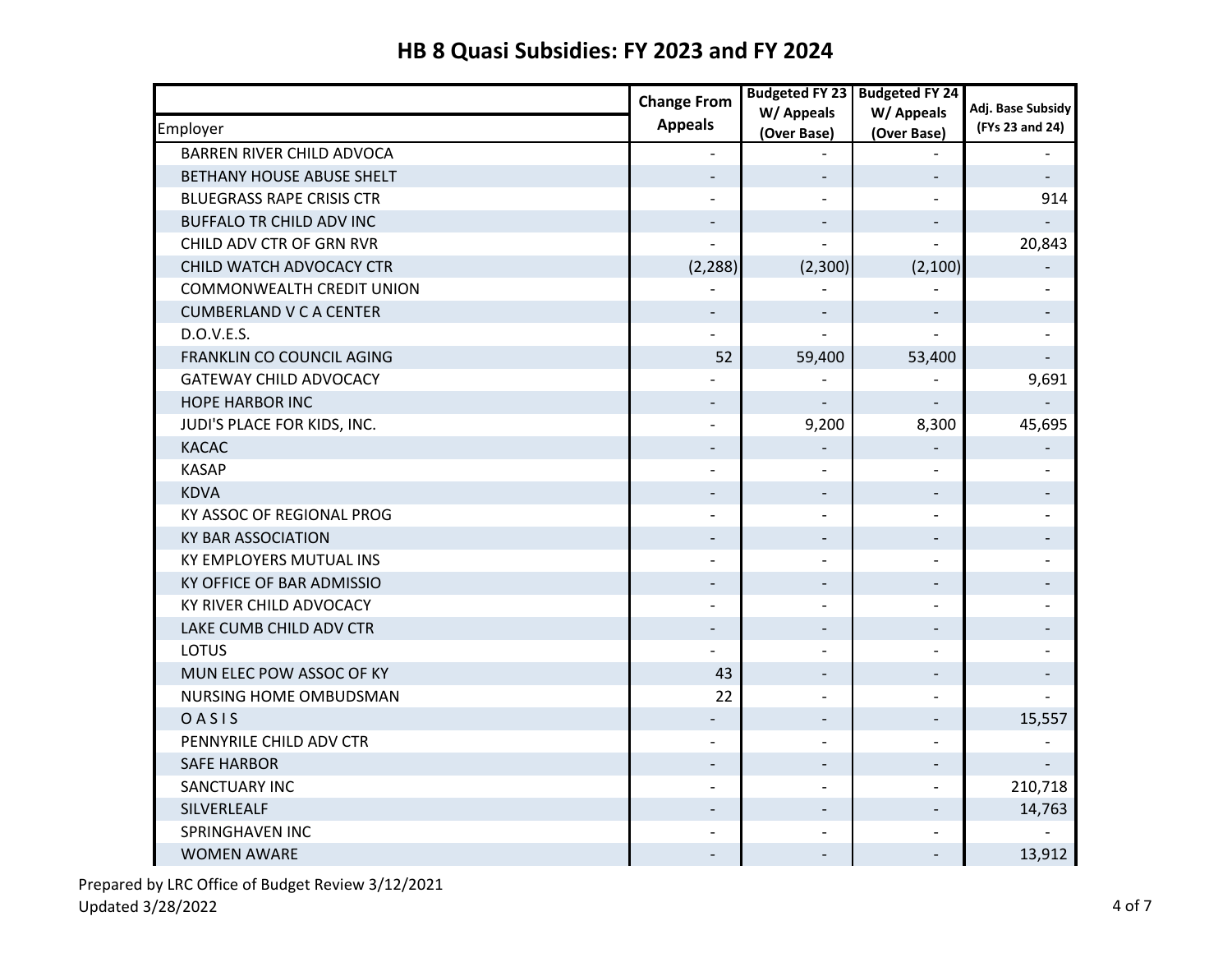### Employer **Adj. Base Subsidy (FYs 23 and 24) Change From Appeals Budgeted FY 23 W/ Appeals (Over Base) Budgeted FY 24 W/ Appeals (Over Base) Total Need: Non-P1 State Agencies Increase Only 100 68,600 68,600 61,700 532,100 Non-P1 State Agency Classification Total Net Impact**  $(2,200)$  **66,300 59,600 332,100** ALLEN COUNTY ATTORNEY **ALLEN COUNTY ATTORNEY 15,100** 15,100 ANDERSON COUNTY ATTORNEY A SUMPLIFY AND RESERVE THE RESERVE TO A 48 NOTE 116,900 116,900 NO. 116,900 NO. 116,900 NO. 116,900 NO. 116,900 NO. 116,900 NO. 116,900 NO. 116,900 NO. 116,900 NO. 116,900 NO. 116,900 NO. 116,900 N BARREN COUNTY ATTORNEY 70 100 100 - BATH COUNTY ATTORNEY A REPORT OF THE RESERVE THAT IS A REPORT OF THE RESERVE THAT A LOOP OF THE RESERVE THAT IS A LOOP OF THE RESERVE THAT IS A LOOP OF THE RESERVE THAT IS A LOOP OF THE RESERVE THAT IS A LOOP OF THE RESERV BELL COUNTY ATTORNEY A SECOND AND RESERVE THE RESERVE AND RESERVE THE RESERVE AND RESERVE THE RESERVE THAT A S BOONE COUNTY ATTORNEY 125 100 100 - BOYLE COUNTY ATTORNEY 4 - - - BRECKINRIDGE CO ATTORNEY **12,200** 12,200 12,200 12,200 12,200 12,200 12,200 12,200 12,200 12,200 12,200 12,200 1 BULLITT COUNTY ATTORNEY 18 - - - CALLOWAY COUNTY ATTORNEY **1** 4,000 3,000 3,000 CARROLL COUNTY ATTORNEY THE COUNTY ATTORNEY THE COUNTY OF THE COUNTY ATTORNEY CASEY COUNTY ATTORNEY **13.100** 13.100 13.100 13.100 13.100 13.100 13.100 13.100 13.100 13.100 13.100 13.100 13.100 13.100 13.100 13.100 13.100 13.100 13.100 13.100 13.100 13.100 13.100 13.100 13.100 13.100 13.100 13.100 13 CHILD SUPPORT ENCORCEMENT And the set of the set of the set of the set of the set of the set of the set of the set of the set of the set of the set of the set of the set of the set of the set of the set of the set of the s CHRISTIAN COUNTY ATTORNEY **120 CHALL 24 34,600** 34,600 34,600 **34,600** CLARK COUNTY ATTORNEY 33 - - - CRITTENDEN CO ATTORNEY A LOCAL CONSUMING THE RESERVE OF A LOCAL CONSUMING A LOCAL CONSUMING THE RESERVE OF A LO DAVIESS COUNTY ATTORNEY COUNTY AT TORNEY A COUNTY ATTORNEY COUNTY ATTORNEY COUNTY ATTORNEY EDMONSON COUNTY ATTORNEY **12** 6,900 6,900 6,900 6,900 6,900 6 FAYETTE CO ATTORNEY OFF **117,500** - T7 **117,500** 117,500 **117,500** -FLOYD COUNTY ATTORNEY 27 32,900 32,900 - FRANKLIN COUNTY ATTORNEY FRANKLIN COUNTY ATTORNEY FRANKLIN COUNTY ATTORNEY GARRARD COUNTY ATTORNEY A SALE AND RESIDENCE AND RELATIONS ON A SALE AND RELATIONS OF A SALE AND RELATIONS OF A GRANT COUNTY CHILD SUPPOR GRANT COUNTY CHILD SUPPOR GRAVES COUNTY ATTORNEY A CONSERVED A CONSERVED AS A CONSERVED BOTH AND SO  $\parallel$  and  $\parallel$  and  $\parallel$  and  $\parallel$  and  $\parallel$  and  $\parallel$  and  $\parallel$  and  $\parallel$  and  $\parallel$  and  $\parallel$  and  $\parallel$  and  $\parallel$  and  $\parallel$  and  $\parallel$  and  $\parallel$  and  $\parallel$  and  $\parallel$ HANCOCK COUNTY ATTORNEY THE SERIES OF THE SERIES OF STROOM AND THE STROUGH STROUGH AND STROUGH THE STROUGH STR HARRISON COUNTY ATTORNEY A SALE AND THE SERIES OF A SALE AND THE SALE AND THE SALE AND THE SALE AND THE SALE A HICKMAN COUNTY ATTORNEY **120 ASSESSED 25 38,800** 38,800 HOPKINS COUNTY ATTORNEY A SALE AND HOPKINS COUNTY ATTORNEY A SALE AND HOPKINS COUNTY ATTORNEY JACKSON COUNTY ATTORNEY **18** 36,100 36,100 36,100 -JEFFERSON CO ATTORNEY (3,258) 891,000 891,000 -

## **HB 8 Quasi Subsidies: FY 2023 and FY 2024**

Prepared by LRC Office of Budget Review 3/12/2021 Updated 3/28/2022 5 of 7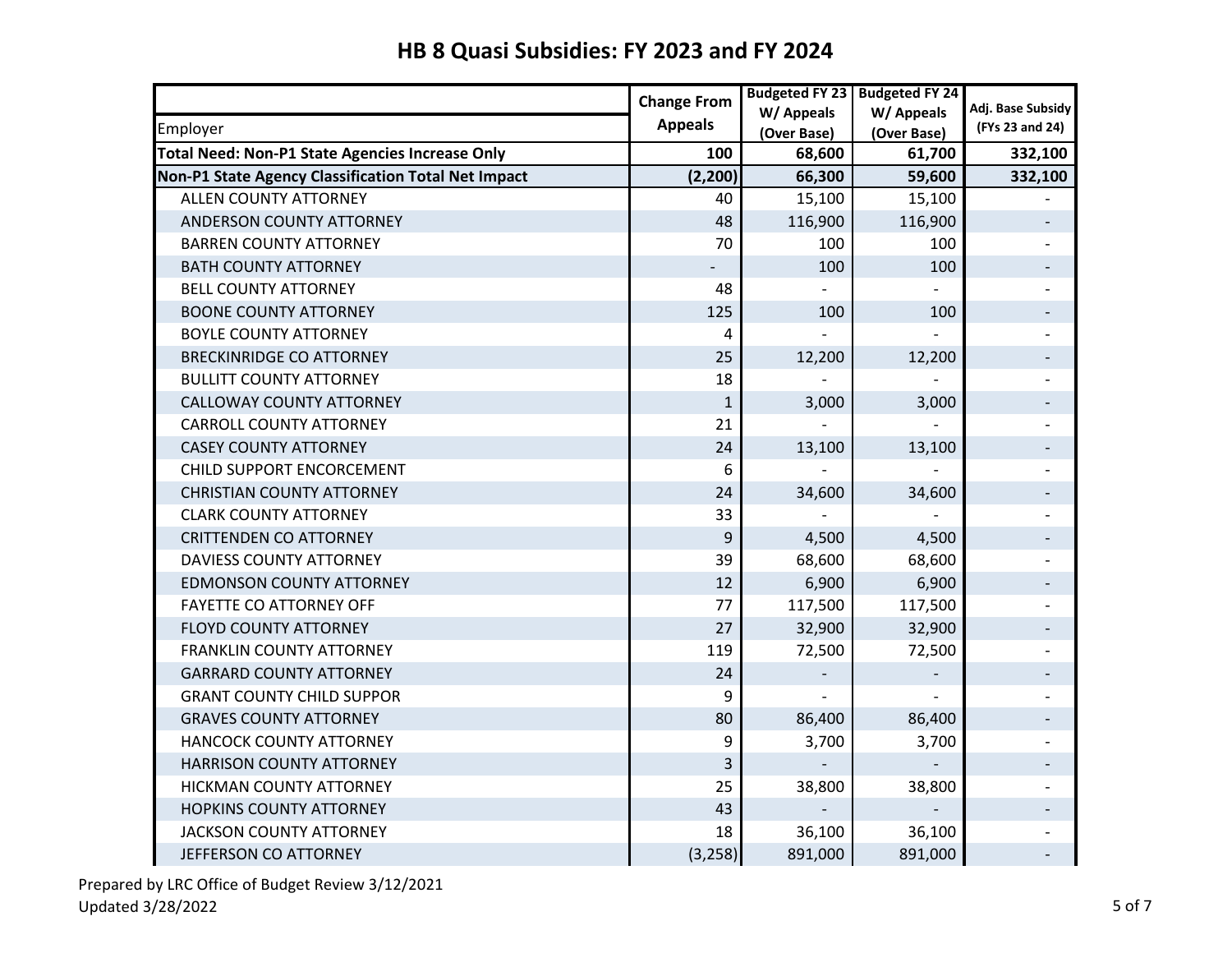|                                | <b>Change From</b> | <b>Budgeted FY 23</b> | <b>Budgeted FY 24</b> |                   |
|--------------------------------|--------------------|-----------------------|-----------------------|-------------------|
|                                | <b>Appeals</b>     | W/ Appeals            | W/ Appeals            | Adj. Base Subsidy |
| Employer                       |                    | (Over Base)           | (Over Base)           | (FYs 23 and 24)   |
| JOHNSON COUNTY ATTORNEY        | 6                  | 12,600                | 12,600                |                   |
| <b>KENTON COUNTY ATTORNEY</b>  | 25                 |                       |                       |                   |
| KNOTT COUNTY ATTORNEY          | 22                 |                       |                       |                   |
| KNOX COUNTY ATTORNEY           |                    | 300                   | 300                   |                   |
| <b>LARUE COUNTY ATTORNEY</b>   | 25                 |                       |                       |                   |
| <b>LAUREL COUNTY ATTORNEY</b>  | 9                  | 200                   | 200                   |                   |
| LAWRENCE COUNTY ATTORNEY       |                    |                       |                       |                   |
| <b>LEE COUNTY ATTORNEY</b>     | 22                 | 14,400                | 14,400                |                   |
| <b>LOGAN COUNTY ATTORNEY</b>   | 43                 | 36,800                | 36,800                |                   |
| <b>MADISON COUNTY ATTORNEY</b> | 159                | 200                   | 200                   |                   |
| MAGOFFIN CO ATTORNEY           | 5                  |                       |                       |                   |
| MCCRACKEN COUNTY ATTORNEY      | 27                 | 20,400                | 20,400                |                   |
| MCCREARY COUNTY ATTORNEY       | 47                 | 23,500                | 23,500                |                   |
| <b>MEADE COUNTY ATTORNEY</b>   | 36                 | 23,900                | 23,900                |                   |
| MENIFEE COUNTY ATTORNEY        | 14                 | 14,400                | 14,400                |                   |
| <b>MERCER COUNTY ATTORNEY</b>  | 12                 | 6,000                 | 6,000                 |                   |
| MONROE CO ATTORNEY             | 15                 | 33,600                | 33,600                |                   |
| MONTGOMERY CO ATTORNEY         | 42                 | 9,100                 | 9,100                 |                   |
| <b>MORGAN COUNTY ATTORNEY</b>  | 45                 | 40,400                | 40,400                |                   |
| <b>OLDHAM COUNTY ATTORNEY</b>  | 42                 |                       |                       |                   |
| <b>OWEN COUNTY ATTORNEY</b>    | 12                 |                       |                       |                   |
| PENDLETON COUNTY ATTORNEY      | 4                  | 8,400                 | 8,400                 |                   |
| POWELL COUNTY ATTORNEY         |                    | 1,500                 | 1,500                 |                   |
| PULASKI COUNTY ATTORNEY        | 39                 |                       |                       |                   |
| ROCKCASTLE CO ATTORNEY         | 19                 |                       |                       |                   |
| ROWAN COUNTY ATTORNEY          | 21                 | $\qquad \qquad -$     |                       |                   |
| SHELBY COUNTY ATTORNEY         | 10                 |                       |                       |                   |
| SIMPSON COUNTY ATTORNEY        | 13                 |                       |                       |                   |
| SPENCER COUNTY ATTORNEY        | 30                 | 53,500                | 53,500                |                   |
| <b>TRIGG COUNTY ATTORNEY</b>   | 23                 |                       |                       |                   |
| TRIMBLE COUNTY ATTORNEY        | 18                 |                       |                       |                   |
| <b>UNION COUNTY ATTORNEY</b>   | $\overline{7}$     |                       |                       |                   |

# **HB 8 Quasi Subsidies: FY 2023 and FY 2024**